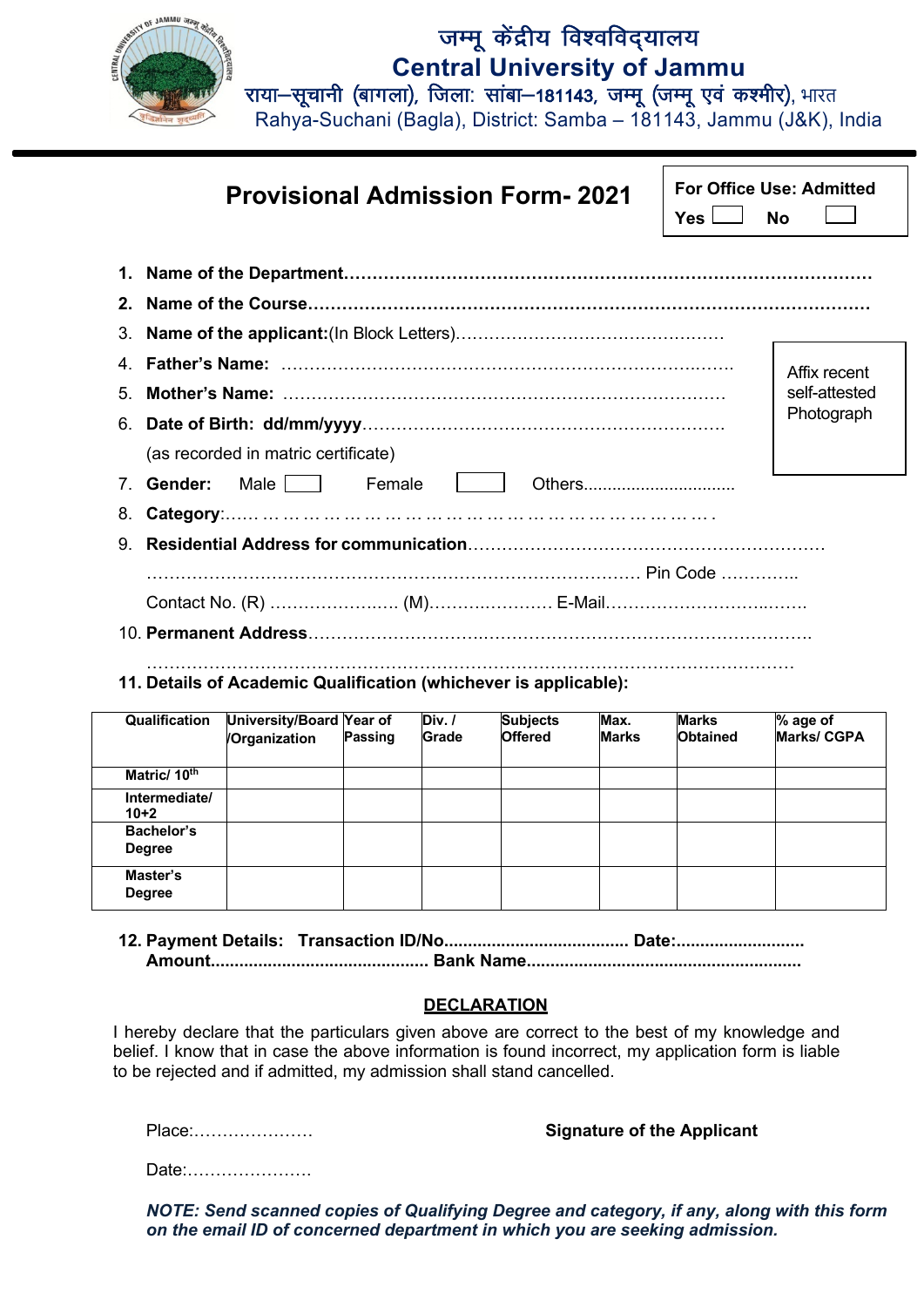| For queries related to admissions, kindly contact: |                                                                 |                                                                                                                        |                           |                                                                                  |  |  |  |
|----------------------------------------------------|-----------------------------------------------------------------|------------------------------------------------------------------------------------------------------------------------|---------------------------|----------------------------------------------------------------------------------|--|--|--|
| S.No.                                              | <b>Department</b>                                               | <b>Contact Person</b>                                                                                                  | Email                     | <b>Contact</b>                                                                   |  |  |  |
| 1.                                                 | Department of HRM &<br><b>OB</b>                                | Dr. Jaya Bhasin<br>Dr. Neelika Arora<br>Dr. Anjali Pathania<br>Dr. Gowhar Rasool<br>Dr. Asif Ali<br>Dr. Shahid Mushtaq | office.hrm@cujammu.ac.in  | 9419124844<br>9419235225<br>8825099299<br>9419653775<br>9596500090<br>9906028091 |  |  |  |
| 2.                                                 | Department of Tourism<br>and Travel Management                  | Dr. Bharti Gupta<br>Dr. Amit Gangotia<br>Dr. Ranjit Kumar<br>Raman<br>Mr. Rahul Thakur                                 | office.ttm@cujammu.ac.in  | 9419241658<br>9419231278<br>8713091751<br>9418081265                             |  |  |  |
| 3.                                                 | Department of Mass<br><b>Communication &amp; New</b><br>Media   | Dr. Archana<br>Dr. Manish                                                                                              | office.mcnm@cujammu.ac.in | 9419026595<br>9419264521                                                         |  |  |  |
| 4.                                                 | Department of Computer<br>Science and Information<br>Technology | Dr. Devanand Padha<br>Dr. Yashwant Singh<br>Dr. Neerendra Kumar                                                        | office.csit@cujammu.ac.in | 9419103468<br>9418203623<br>9354666851                                           |  |  |  |
| 5.                                                 | Department of<br><b>Mathematics</b>                             | Dr. Ajay Kumar<br>Sharma<br>Dr. Pavinder Singh<br>Dr. Deep                                                             | office.math@cujammu.ac.in | 9796039259<br>9419254867<br>9419210931                                           |  |  |  |
| 6.                                                 | Department of<br><b>Educational Studies</b>                     | Dr. J.N Baliya<br>Dr. Ritu Bakshi<br>Dr. Kiran<br>Dr. Asit K. Mantry                                                   | office.edu@cujammu.ac.in  | 9419160128<br>9418331100<br>8716097167<br>9992174192                             |  |  |  |
| 7.                                                 | Department of<br>Economics                                      | Dr. Susanta Nag<br>Ms. Preeti Gupta<br>Mr. Anil Bharti                                                                 | office.eco@cujammu.ac.in  | 9419213604<br>9796060660<br>9906171281                                           |  |  |  |
| 8.                                                 | Department of Public<br>Policy and<br>Administration            | Dr. Rouchi Chaudhary<br>Dr. G. Durga Rao<br>Dr. Govind Kumar<br>Dr. Mohit Sharma                                       | office.pppa@cujammu.ac.in | 9086111174<br>9797331233<br>9596786547<br>9419255989                             |  |  |  |
| 9.                                                 | Department of Social<br>Work                                    | Dr. Nancy Mengi<br>Dr. Ranvir Singh<br>Dr. Vinay Kumar<br>Dr. Bhat Iqbal                                               | office.sw@cujammu.ac.in   | 9419894782<br>9899754995<br>9968154895<br>9899748137                             |  |  |  |
| 10.                                                | Department of English                                           | Dr. Neena Gupta<br>Dr. Farooq<br>Dr. Raj Thakur<br>Dr. Parveen Kumari                                                  | office.eng@cujammu.ac.in  | 9796491314<br>9419257693<br>9797323344<br>8713011122                             |  |  |  |
| 11.                                                | Department of<br><b>Environmental Sciences</b>                  | Dr. Sunil Dhar<br>Dr. Anita Singh<br>Dr. Pankaj Mehta<br>Dr. Shweta Singh                                              | office.evs@cujammu.ac.in  | 9418085940<br>9419294912<br>7006536843<br>9419926579                             |  |  |  |
| 12.                                                | Department of National<br><b>Security Studies</b>               | Dr. Neeta<br>Dr. Sudhakar                                                                                              | office.nss@cujammu.ac.in  | 6283111816<br>9419255009                                                         |  |  |  |
| 13.                                                | Department of Nano<br>Science and Material                      | Dr. Pawan<br>Dr. Pragti                                                                                                | office.nsm@cujammu.ac.in  | 8284814797<br>9992910750<br>9055180885                                           |  |  |  |
| 14.                                                | Department of<br>Chemistry and Chemical<br>Science              | Dr. Sridharan<br>Dr. Tapta Roy<br>Dr. Sujata Kundan                                                                    | office.che@cujammu.ac.in  | 9149849253<br>9831957705<br>9906082042                                           |  |  |  |
| 15.                                                | Department of Physics<br>and Astronomical<br>Sciences           | Dr. Suram Singh<br>Dr. Vinay Kumar                                                                                     | office.phy@cujammu.ac.in  | 9419270371<br>9419904016                                                         |  |  |  |
| 16.                                                | Department of Marketing<br>and Supply Chain<br>Management       | Dr. Naresh<br>Dr. Saleel Seth<br>Dr. Anju Thapa<br>Dr. Shahid Mushtaq                                                  | office.mscm@cujammu.ac.in | 9419308363<br>9103137704<br>9419154641<br>9906028091                             |  |  |  |
| 17.                                                | Centre for Comparative<br>Religion and Civilization             | Dr. Ajay Kumar<br>Dr. Murugesan                                                                                        | office.ccrc@cujammu.ac.in | 9313971392<br>9500183318                                                         |  |  |  |